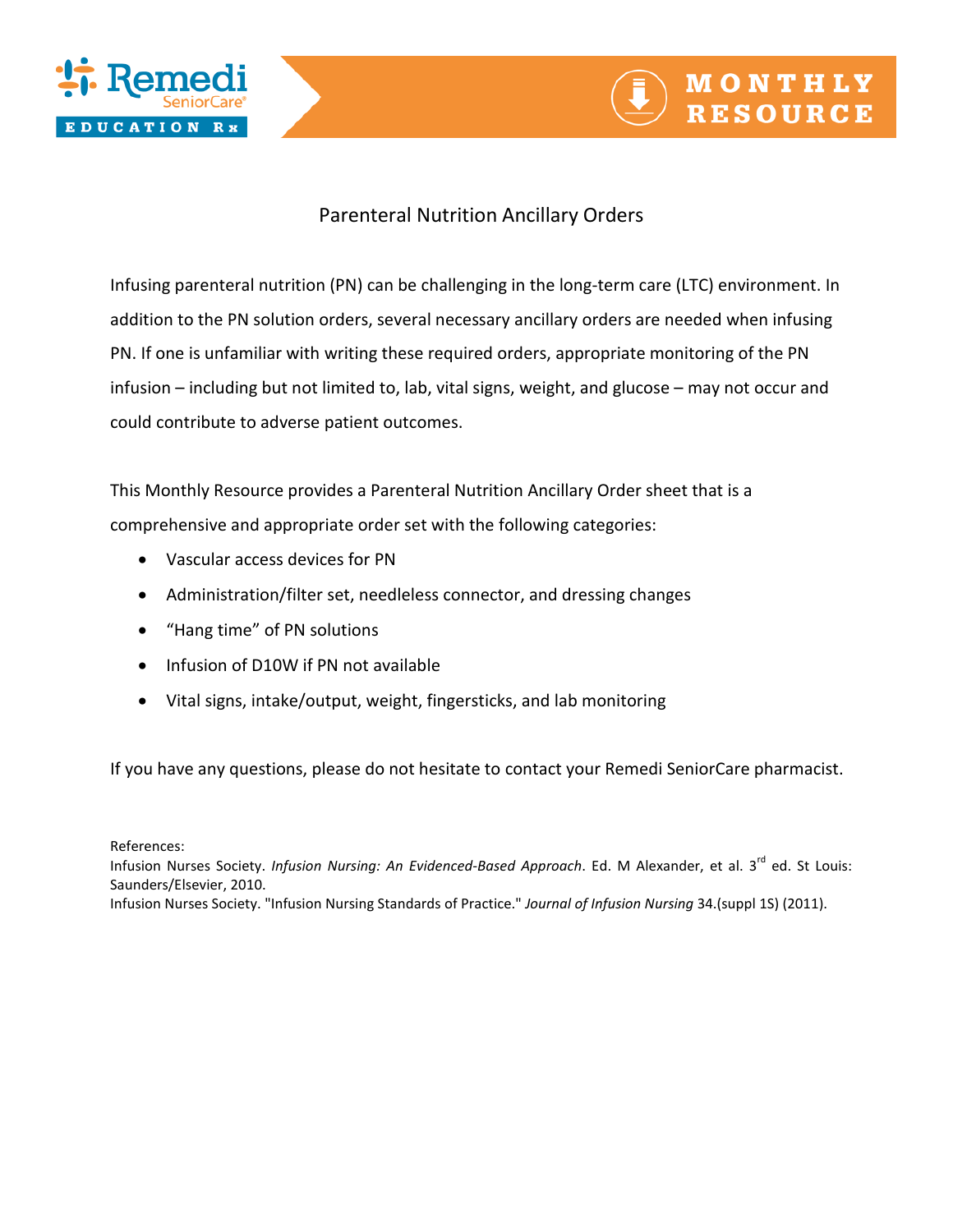

## **Resident Name: Facility:**

- 1. Infuse PN solution via a Central Vascular Access Device (CVAD) or PICC only.
	- *NOTE: Proper tip placement of the CVAD/PICC must be confirmed prior to initiating PN infusion.*
	- A lumen of the CVAD/PICC *must* be dedicated for PN use only.
	- Fat emulsion solutions infusing separately may be administered via peripheral vascular access device, as appropriate.
- 2. Primary Administration Set changes *(all administration sets are changed immediately if the integrity of the product is compromised)*:
	- $\square$  Every 72 hours for 2-in-1 PN *without* fat emulsion piggybacked into PN solution (0.2 micron filter admin set).
	- $\Box$  Every 24 hours for 2-in-1 PN *with* fat emulsion piggybacked into PN solution (0.2 micron filter admin set).
	- $\square$  Every 24 hours for 3-in-1 PN with fat emulsion mixed into PN solution (1.2 micron filter admin set).
	- $\Box$  Every 24 hours for fat emulsion solutions (No filter required for fat emulsion administered separately).
- 3. Needleless connector changes: every 72 hours and immediately if the integrity of product is compromised.
- 4. CVAD/PICC dressing changes:
	- $\Box$  TSM dressing: every seven (7) days and immediately if the integrity of the dressing is compromised.
	- $\Box$  Gauze dressing: every 48 hours and immediately if the integrity of the dressing is compromised.
- 5. Discard PN solution containers within 24 hours. Discard separate fat emulsion containers within 12 hours.
- 6. For any delay in PN, infuse 10% Dextrose at ordered PN rate until next solution container is available.
- 7. If unable to infuse PN via CVAD/PICC, insert a peripheral vascular access device, infuse 10% Dextrose at current PN rate, and notify physician.
- 8. Flush CVAD/PICC with 20 mL 0.9% Normal Saline flush in between each bag of PN and/or fat emulsion and/or prn to maintain catheter patency.
- 9. I & O daily. Notify physician if urine output < mL/8 hours.

| <b>Nurse Signature:</b>     | Date/Time: |  |
|-----------------------------|------------|--|
|                             |            |  |
| <b>Physician Signature:</b> | Date/Time: |  |